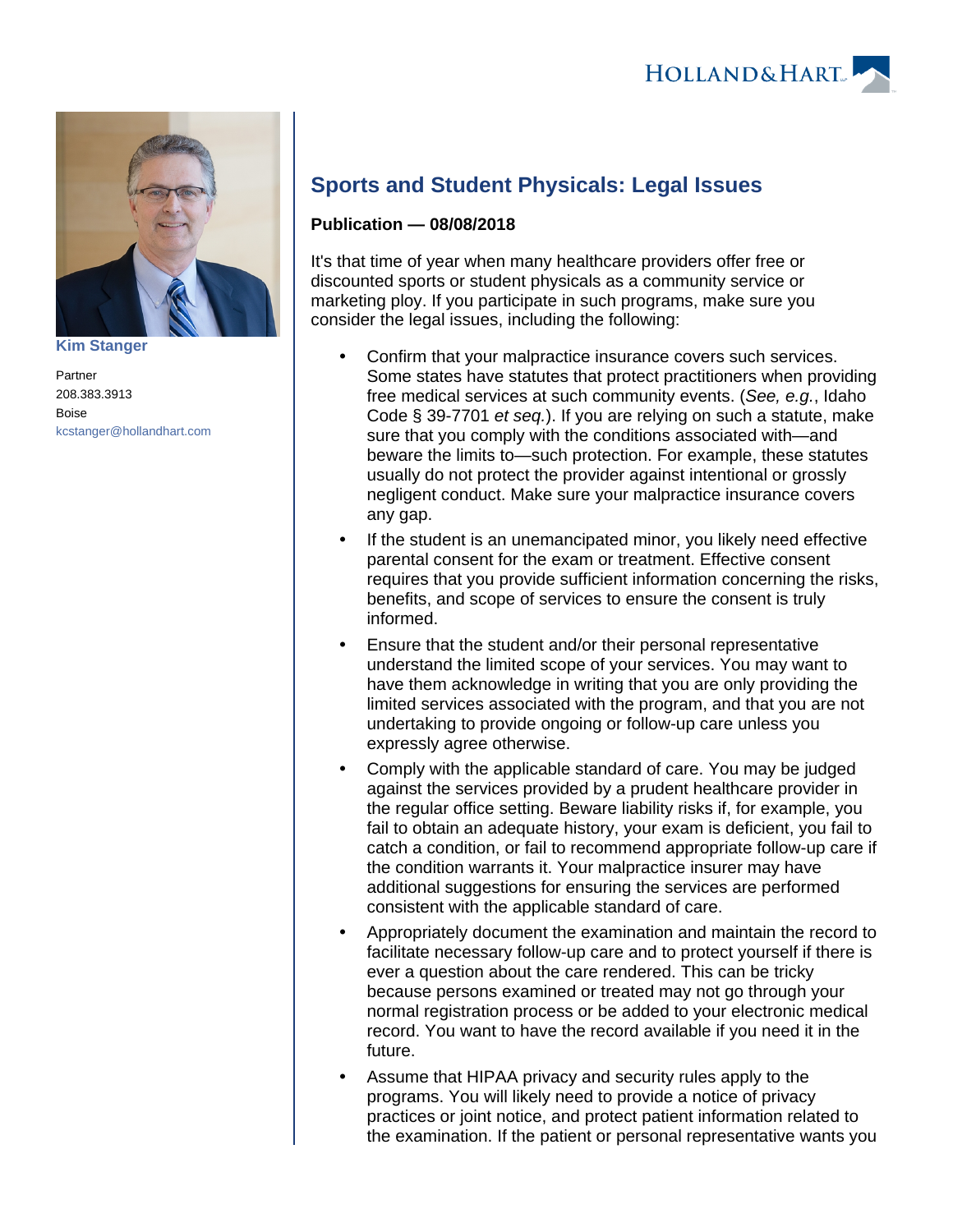**HOLLAND&HART** 

to disclose the information to the school or other third parties, you will need either a written request or HIPAA-compliant authorization to disclose the information. When in doubt, it is safer to simply give the results to the patient or personal representative and let them make any necessary disclosures.

- If the exam is conducted at a hospital or provider-based department of a hospital, EMTALA may be implicated if the exam reveals an emergency medical condition. Be prepared to follow up as necessary.
- Beware fraud and abuse concerns. Free or discounted services may trigger the federal Anti-Kickback Statute ("AKS") and Civil Monetary Penalties Law ("CMPL") or their state law equivalents if offered to induce referrals for items or services payable by government health care programs. (See OIG Special Advisory Bulletin: Offering Gifts and Other Inducements to Beneficiaries (August 2002), available at

[https://oig.hhs.gov/fraud/docs/alertsandbulletins/SABGiftsandInduc](https://oig.hhs.gov/fraud/docs/alertsandbulletins/SABGiftsandInducements.pdf) [ements.pdf](https://oig.hhs.gov/fraud/docs/alertsandbulletins/SABGiftsandInducements.pdf)). School physicals usually do not implicate federal payment programs and/or they may fit within the CMPL safe harbor for preventative services; however, the AKS and CMPL may be violated if the service is offered as a way to generate government program business. (See, e.g., OIG Advisory Opinion 09-11). To be safe, you may want to incorporate certain safeguards, e.g., make sure the free or discounted physical is not conditioned on or tied to the performance of other services payable by federal healthcare programs, and if follow-up services are needed, direct the patient to their own healthcare professional rather than your own clinic or facility. (See id.). For more information about the fraud and abuse issues, see my article at [https://www.hollandhart.com/offering-free](https://www.hollandhart.com/offering-free-screening-tests-to-patients)[screening-tests-to-patients](https://www.hollandhart.com/offering-free-screening-tests-to-patients)).

- There may be third party payer concerns if you collect some fee for the service, but the services are otherwise covered by government or private insurance. Private payers, Medicare, and Medicaid usually prohibit providers from balance billing patients for services covered by insurance, *i.e.*, the provider needs to run such payments through the insurance rather than accepting cash outside the insurance contract. Such services may be subject to copay and deductible requirements. With that said, the HIPAA Omnibus Rule created a new regulation that generally prevents a provider from disclosing protected health information to an insurer if the patient pays for the episode of care and instructs provider not to disclose the information to the insurer. (45 CFR  $\S$  164.522(a)(1)(vi)). In most cases, you may collect payment directly from the insured patient if the patient or personal representative instructs that you not submit the claim to the insurer. Of course, these concerns only arise if you are charging the patient or their personal representative for the service; the payer would likely not care if there is no charge for the service.
- Your malpractice carrier may have additional guidance for participating in such programs. You may want to check with your insurer.